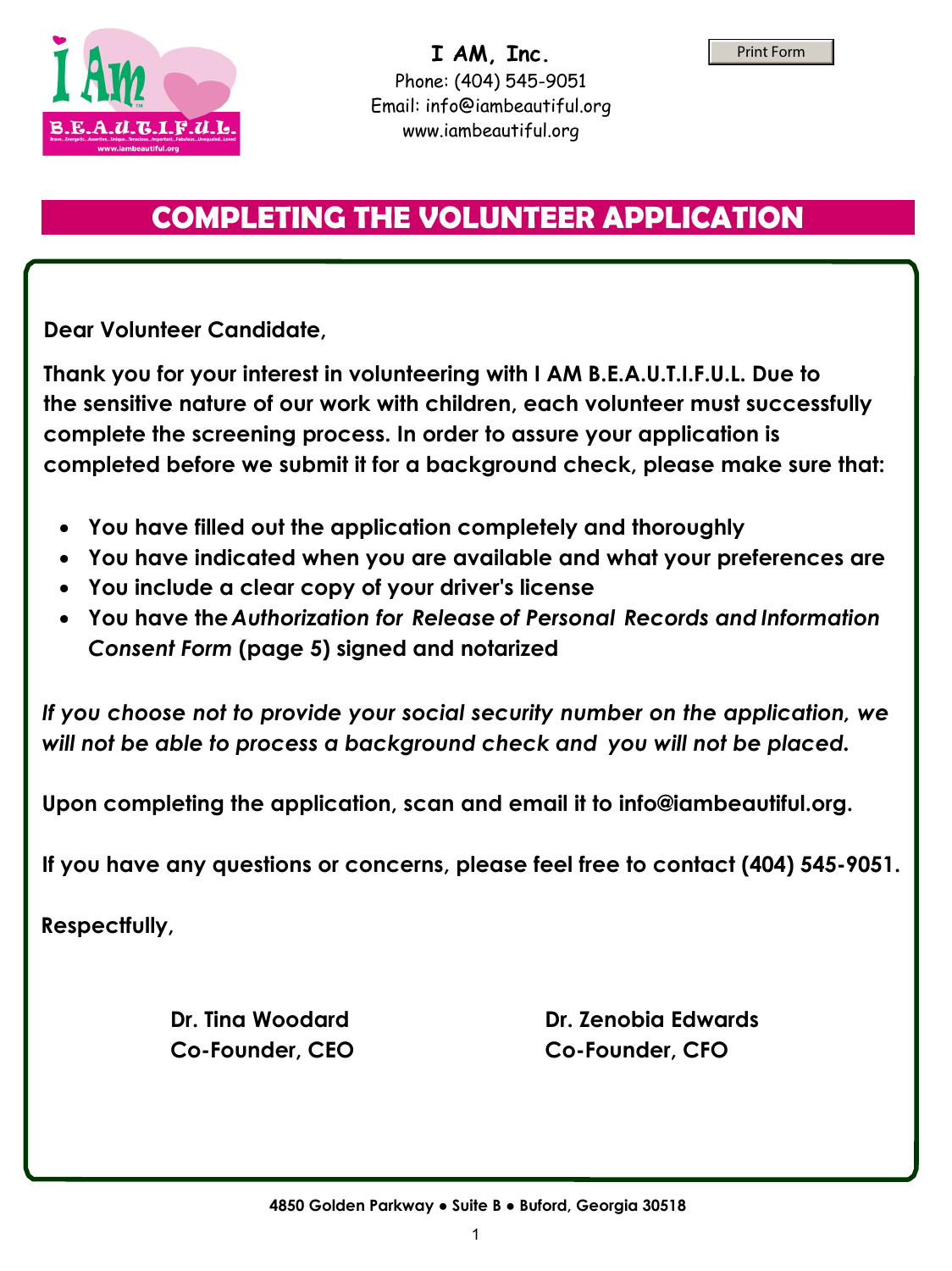Mrs.

GA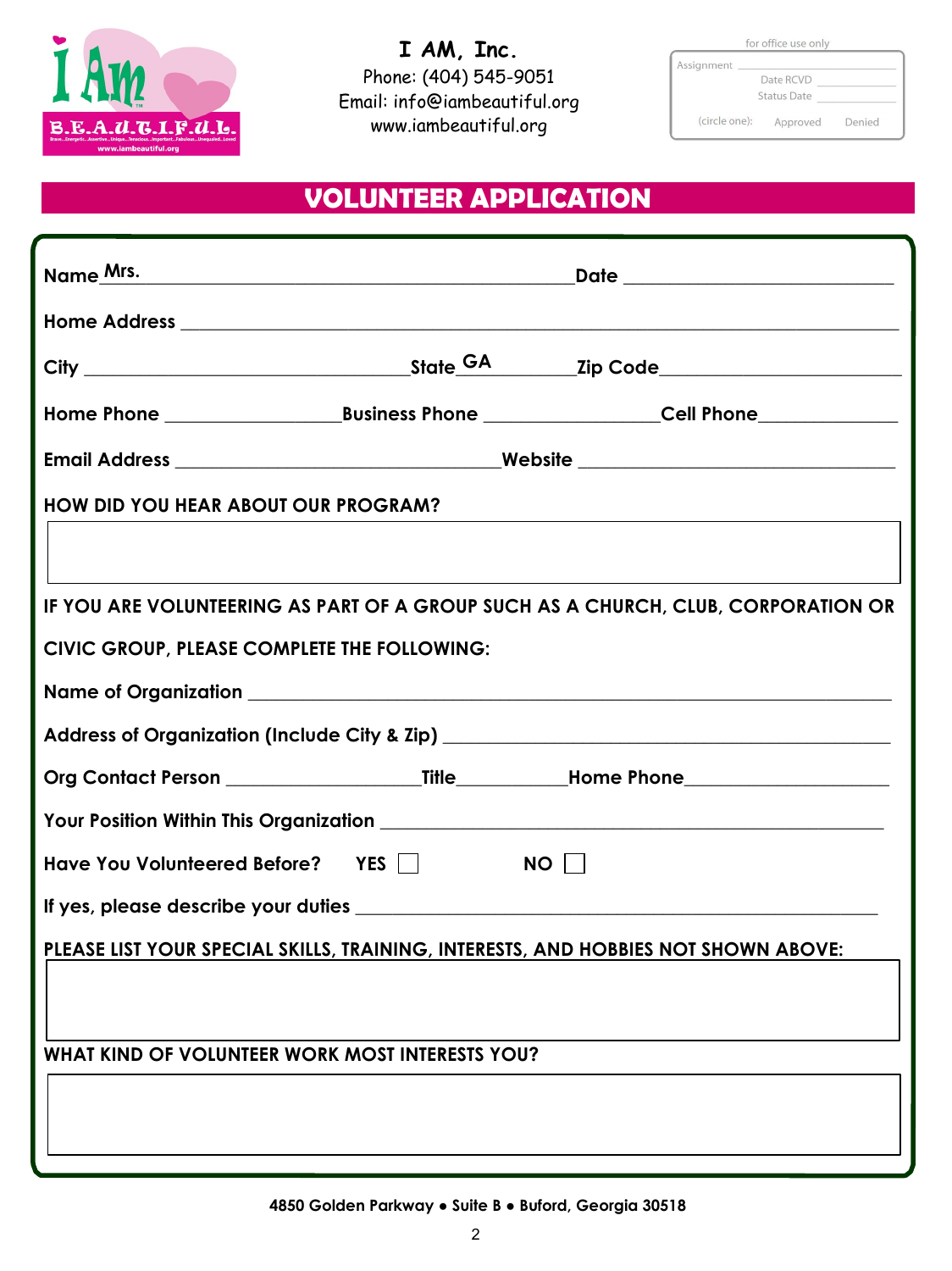| WHICH DAY(S) AND TIME(S) WOULD YOU PREFER?                                                                                                                                                         |                                   |  |  |                                                  |                  |               |                 |  |
|----------------------------------------------------------------------------------------------------------------------------------------------------------------------------------------------------|-----------------------------------|--|--|--------------------------------------------------|------------------|---------------|-----------------|--|
|                                                                                                                                                                                                    |                                   |  |  | SUNDAY   MONDAY   TUESDAY   WEDNESDAY   THURSDAY |                  | <b>FRIDAY</b> | <b>SATURDAY</b> |  |
| <b>ANYTIME</b>                                                                                                                                                                                     |                                   |  |  |                                                  |                  |               |                 |  |
| <b>MORNING (8am-12pm)</b>                                                                                                                                                                          |                                   |  |  |                                                  |                  |               |                 |  |
| AFTERNOON (12pm-5pm)                                                                                                                                                                               |                                   |  |  |                                                  |                  |               |                 |  |
| <b>EVENING (After 5pm)</b>                                                                                                                                                                         |                                   |  |  |                                                  |                  |               |                 |  |
| NO<br>HAVE YOU EVER BEEN CONVICTED OF A CRIME OR MISDEMEANOR?<br><b>YES</b><br>$\perp$                                                                                                             |                                   |  |  |                                                  |                  |               |                 |  |
| If YES, please explain:                                                                                                                                                                            |                                   |  |  |                                                  |                  |               |                 |  |
|                                                                                                                                                                                                    |                                   |  |  |                                                  |                  |               |                 |  |
|                                                                                                                                                                                                    |                                   |  |  |                                                  |                  |               |                 |  |
| DATE OF BIRTH (FOR STATISTICAL PURPOSES ONLY)                                                                                                                                                      |                                   |  |  |                                                  |                  |               |                 |  |
| DO YOU HAVE A DRIVER'S LICENSE AND THE USE OF A CAR? YES $\Box$ NO $\Box$                                                                                                                          |                                   |  |  |                                                  |                  |               |                 |  |
| DO YOU SPEAK A FOREIGN LANGUAGE? YES $\Box$ NO $\Box$ LANGUAGE $\Box$                                                                                                                              |                                   |  |  |                                                  |                  |               |                 |  |
| I AM INC. WILL ALLOW PERSONS WITH DISABILITIES TO PERFORM VOLUNTEER WORK. ARE THERE ANY PHYSICAL OR<br>STRUCTURAL ACCOMMODATIONS THAT WOULD BE NECESSARY FOR YOU TO PERFORM YOUR VOLUNTEER DUTIES? |                                   |  |  |                                                  |                  |               |                 |  |
| YES NO FYES, PLEASE LIST BELOW:                                                                                                                                                                    |                                   |  |  |                                                  |                  |               |                 |  |
| IN CASE OF EMERGENCY, PLEASE CONTACT:                                                                                                                                                              |                                   |  |  |                                                  |                  |               |                 |  |
|                                                                                                                                                                                                    | NAME NAME<br><b>DAYTIME PHONE</b> |  |  |                                                  |                  |               |                 |  |
|                                                                                                                                                                                                    |                                   |  |  |                                                  |                  |               |                 |  |
|                                                                                                                                                                                                    | <b>RELATIONSHIP</b>               |  |  |                                                  |                  |               |                 |  |
| AS A REFERENCE, GIVE THE NAMES OF TWO PERSONS NOT RELATED TO YOU WHOM YOU HAVE KNOWN FOR AT LEAST<br>ONE (1) YEAR.                                                                                 |                                   |  |  |                                                  |                  |               |                 |  |
|                                                                                                                                                                                                    | <b>PERSON #1</b>                  |  |  |                                                  | <b>PERSON #2</b> |               |                 |  |
| <b>NAME</b>                                                                                                                                                                                        |                                   |  |  |                                                  |                  |               |                 |  |
| <b>ADDRESS</b>                                                                                                                                                                                     |                                   |  |  |                                                  |                  |               |                 |  |
| <b>PHONE</b>                                                                                                                                                                                       |                                   |  |  |                                                  |                  |               |                 |  |
| <b>RELATIONSHIP</b>                                                                                                                                                                                |                                   |  |  |                                                  |                  |               |                 |  |
| <b>YRS KNOWN</b>                                                                                                                                                                                   |                                   |  |  |                                                  |                  |               |                 |  |
| I AUTHORIZE I AM INC. TO CONTACT REFERENCES I HAVE LISTED ABOVE.                                                                                                                                   |                                   |  |  |                                                  |                  |               |                 |  |
| APPLICANT SIGNATURE: 2008 2010 2020 2021 2021 2022 2023 2024 2022 2023 2024 2022 2023 2024 2022 2023 2024 2022                                                                                     |                                   |  |  |                                                  |                  |               |                 |  |
|                                                                                                                                                                                                    |                                   |  |  |                                                  |                  |               |                 |  |